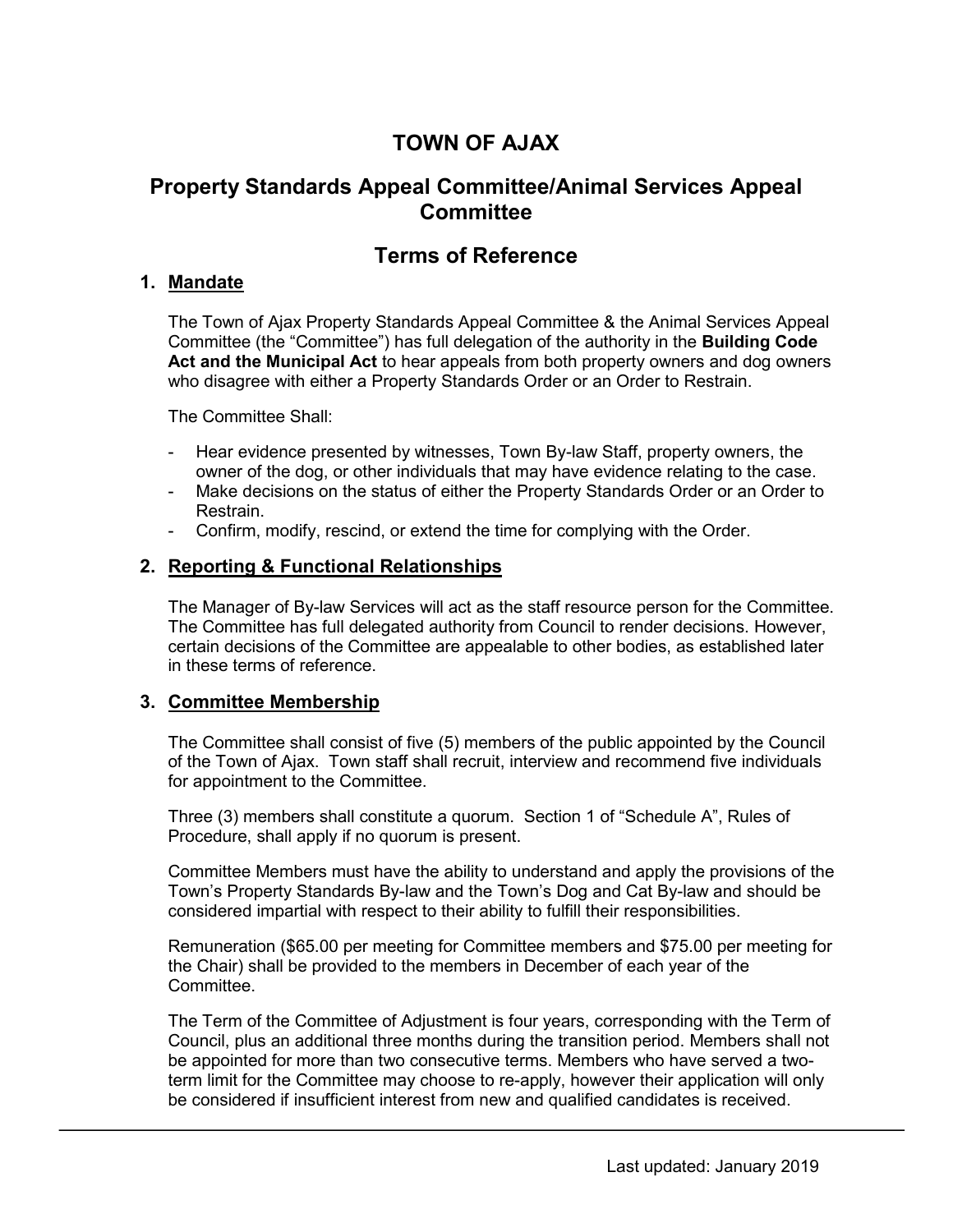A Chair will be elected by the Committee members and will serve for a one year term. A Vice-Chair will be chosen for the entire four year term to act on behalf of the Chair when he/she is not available. The Chair/Vice-Chair will ensure that decorum is maintained at each meeting and that "Schedule A", Rules of Procedure is observed at all times.

The appointment of a Committee member shall be rescinded if the member is absent from 3 consecutive meetings or absent for over 50% of the meetings in one year, unless excused by the Committee due to extenuating circumstances. Where a vacancy occurs for any reason, Council shall by resolution, appoint a person qualified to be on the Committee for the remainder of the term.

# **4. Meeting Structure**

The Committee will be called to order for **two** mandatory training sessions at the beginning of the term. Bi-monthly meetings will be scheduled, however, it is understood that additional meetings may be called, if needed. Further, if no appeals are made in a given period, the committee meeting may be cancelled. The date and time of the meetings will be coordinated by the Secretary of the Committee and communicated directly to the committee members.

A Committee Secretary will be provided for by the Town of Ajax. An agenda shall be prepared for each Committee meeting and the Minutes of each meeting shall outline the general deliberations and specific actions and decisions that result. The Committee shall provide its decision in writing to all parties. For Animal Services appeals, the appellant can appeal the decision of the Committee to the Town's General Government Committee within 14 days of receipt of the Committee's decision, with the applicable fees attached. For Property Standards Appeals, appellants can appeal to the Superior Court of Justice within 14 days of the Committee's decision is sent, pursuant to the Building Code Act and by notifying the Town Clerk in writing.

Appellants have to send in a written request via registered mail to begin the appeal process. Appellants have 10 days from the date of service to appeal an Order to Restrain and 14 days from the date of service to appeal a Property Standards Order. Before an Appeal date has been set, all Orders to Restrain are in full effect, pursuant to the Town's Dog and Cat By-law.

#### **Failure to Attend by Appellant**

Where an appellant is properly notified of a hearing or appeal (via registered mail) and does not attend at the time and place appointed, the Committee shall determine that the appellant has "deemed not to dispute" the Order or Order to Restrain and the Committee shall confirm the Order(s) as written, with the appellant being notified of the Committee's decision after the appeal hearing.

#### **Public Access**

All appeal hearings shall be fully accessible to the general public and the appeal agenda shall be posted to the Town's website the day the Committee members receive their agendas and the minutes shall be posted on the Town's website within five (5) business days (where possible) after the appeal meeting. The Committee shall render its decision on the matter in the presence of the public, the appellant, staff and other interested parties.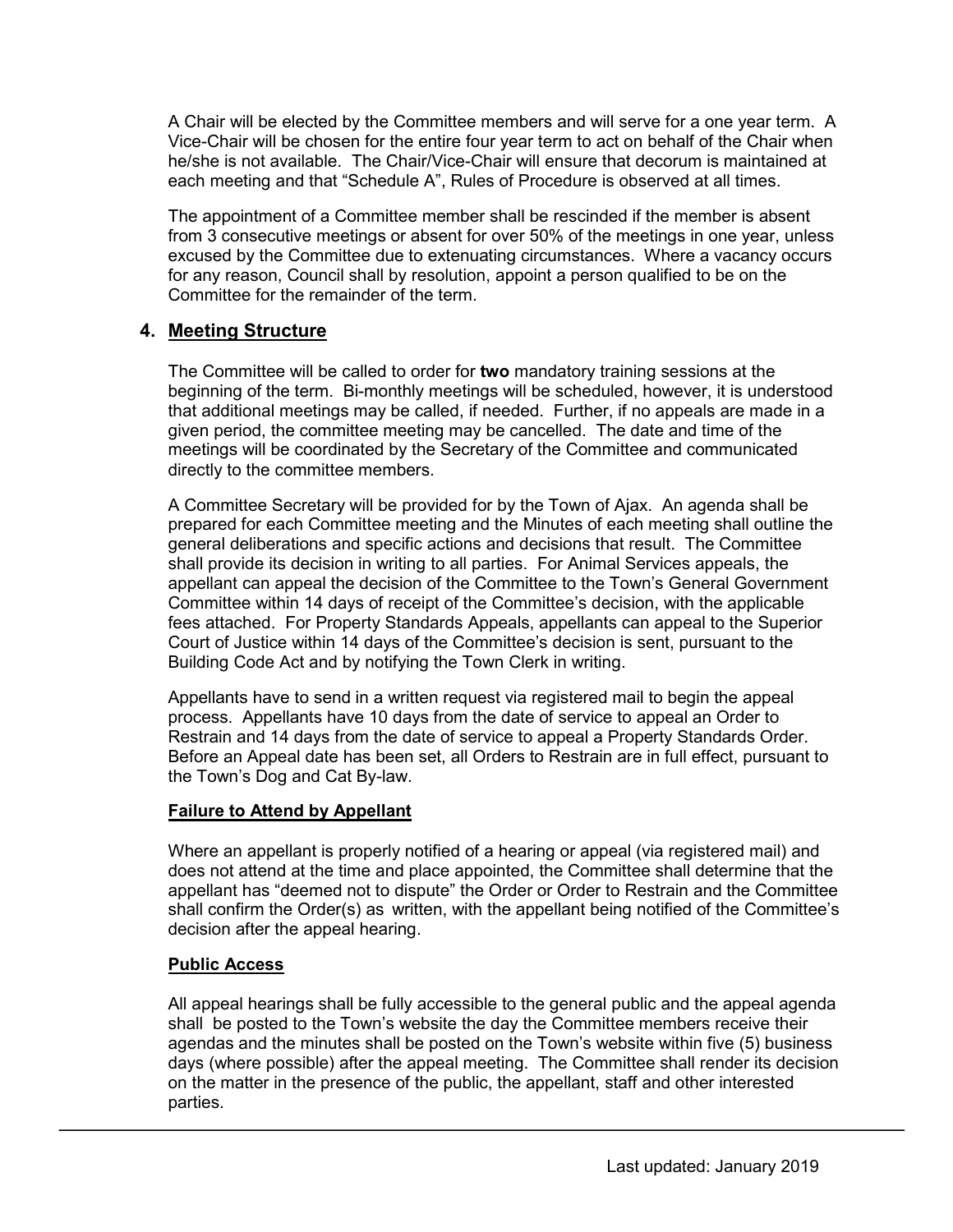# **Confidentiality**

Members of the Committee shall not permit any person, other than those who are legally entitled, to inspect or have access to information. If unsure, the Committee shall discuss this matter with the Town Clerk or Designate.

# **SCHEDULE "A" RULES OF PROCEDURES**

#### **1. Quorum**

- 1.1 A quorum of Committee shall be 3 Members.
- 1.2 If a quorum is not present within 15 minutes after the time appointed for a meeting, the Secretary shall record the names of the Members present and the meeting shall stand adjourned until the date of the next regular meeting.
- 1.3 Members of Committee are encouraged to notify the Secretary when the Member is aware that he/she will be absent from any meeting of Committee.

#### **2. Meetings Open to the Public**

2.1 All proceedings of Committee shall be open to the public.

#### **3. Conduct of Witnesses, Appellants, Delegations, or Individuals making Presentations**

- 3.1 Witnesses, Appellants, or Individuals making presentation shall not:
	- a) Speak disrespectfully of any person
	- b) Use offensive words
	- c) Speak on any subject other than the subject for which they have received approval to address Committee
	- d) Disobey the decision of the Chair or Committee
	- e) Enter into cross debate with other persons present, Town staff, Members or the **Chair**
- 3.2 Persons desiring to present an appeal to Committee shall give notice, to the Secretary of the Committee, by sending registered mail;
	- a) within 14 days after service of the Order with regard to Property Standard Orders
	- b) within 10 days after service of the Order to Restrain with regard to Animal **Services**
- 3.3 Notwithstanding section 3.2, a person wishing to present information is not required to give written notice nor be listed on the agenda with respect to a matter before the Committee for which the public has been invited.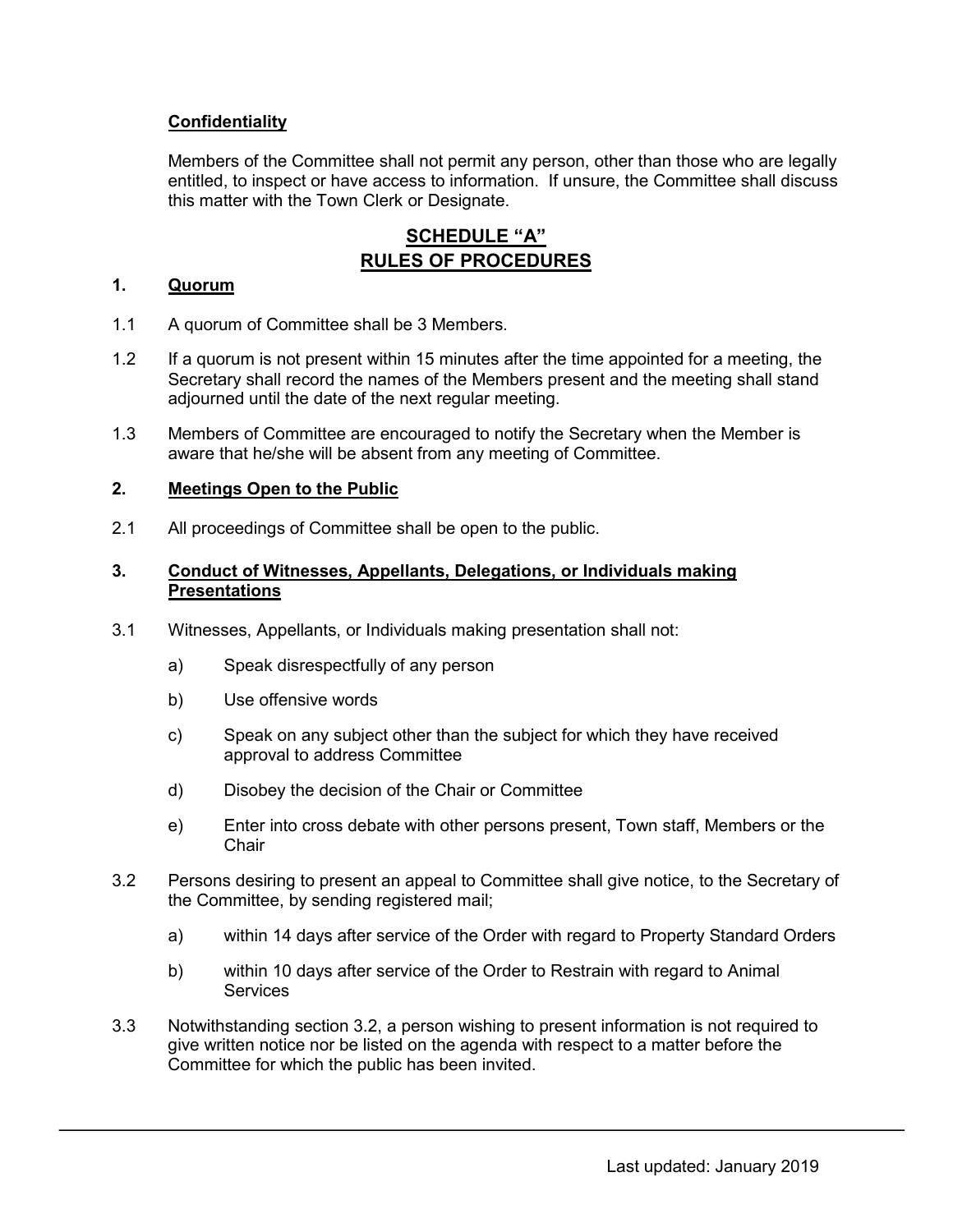- 3.4 Individuals shall be permitted to speak on a matter only once and be limited to speak for no more than 10 minutes. A five minute extension to speak may be decided, without debate, by a majority of Committee Members present. Where there are numerous individuals taking the same position on a matter, they are encouraged not to repeat information presented by an earlier delegation.
- 3.5 The Chair can limit the number of individuals speaking if he/she believes that the information being provided has already been presented to the Committee or the individual does not have firsthand knowledge of the matter or incident that is being heard by the Committee.
- 3.6 Members shall be permitted to ask questions of delegates but shall not make statements to nor enter into debate with such persons.

### **4. Order of Business**

#### **Agenda**

- 4.1 The Secretary shall prepare and cause to be circulated for the use of the Members at the regular meetings of Committee, an agenda listing the Order of Business, as follows:
	- a) Call to Order
	- b) Minutes
	- c) Public Meeting / Appeals
	- d) Verbal Update
	- e) Other / New Business
	- f) Adjournment
- 4.2 All business shall be taken up in the order in which it appears on the agenda unless otherwise decided by general consent of the Members present.
- 4.3 The agenda will be delivered to each Members residence no later than the Friday preceding the regular Committee meeting.

#### **Call to Order**

- 4.4 As soon after the hour fixed for the holding of the meeting of the Committee as a quorum is present, the Chair shall call the Members to order.
- 4.5 If the Chair does not attend a meeting of Committee within five minutes after the time appointed, the Secretary shall call the Members to order and the Vice Chair shall preside until the arrival of the Chair.
- 4.6 If the Vice Chair is not present at the time when the Secretary calls the Members to order, the Members present shall appoint a Presiding Member who shall preside over the meeting.
- 4.7 The Chair shall advise all persons present that any and all electronic devices shall be turned off for the duration of the meeting.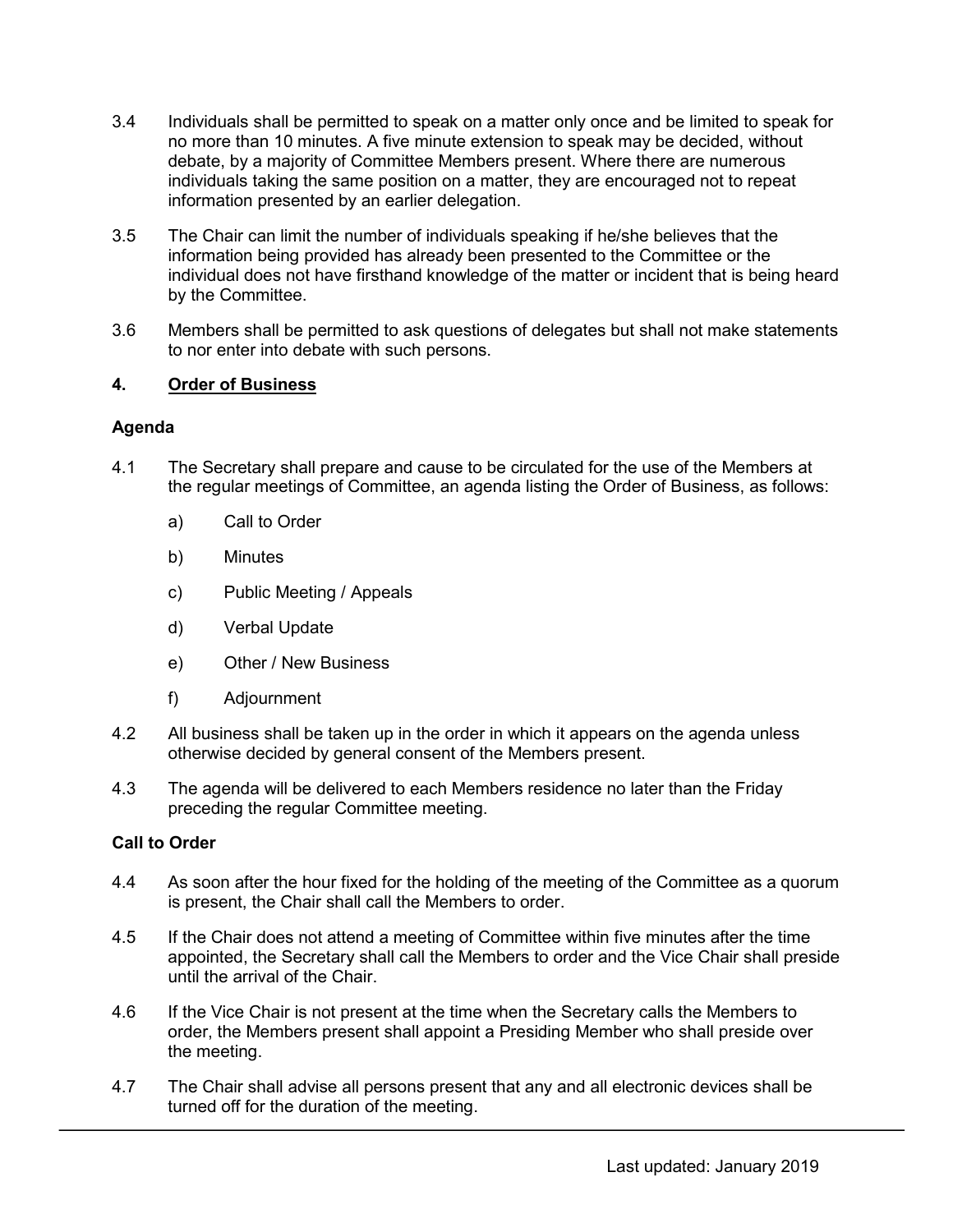#### **Minutes**

- 4.8 The Secretary shall cause minutes to be taken of each meeting of Committee, which shall include:
	- a) the place, date and time of the meeting;
	- b) the attendance of the Members; should a member enter after the commencement of a meeting or leave prior to adjournment, the time shall be noted;
	- c) all other proceedings of Committee without note or comment.
- 4.9 Minutes of the last regular meeting of Committee and of all Special Committee meetings held subsequent to the last regular meeting, shall be included in the agenda and may be adopted by Committee without having been read at the meeting at which the question of their adoption is considered.

#### **Public Meeting / Appeals**

4.10 The Chair will co-ordinate the hearing of the Appeals as they are listed on the meeting Agenda. The Appeal format is outlined in Section 8 of this document. The Chair has the ability to deviate the Order of Appeals and the format as he/she deems necessary but shall always strive to have it maintained as written.

#### **Verbal Update**

4.11 The Staff Resource shall give verbal updates on past Appeals heard by the Committee. This verbal update is for information purposes only and requires no action of the **Committee** 

#### **Other / New Business**

4.12 Items of business requiring the direction of Committee will appear under this section of the agenda. These matters shall generally pertain to information items only.

#### **5. Rules of Debate and Conduct**

#### **Conduct of Members of Committee**

- 5.1 No Member shall:
	- a) speak disrespectfully of the Reigning Sovereign, of any Member of the Royal Family, of the Governor-General of Canada, of the Lieutenant-Governor of any Province, of any Member of Senate or of any elected assembly;
	- b) use offensive words or against the Council or against any Member, or any officer or employee of the Town of Ajax;
	- c) speak on any subject other than the subject in debate;
	- d) disobey the Rules of Procedure or a decision of the Committee Chair on questions of order or procedure or upon the interpretation of the Rules of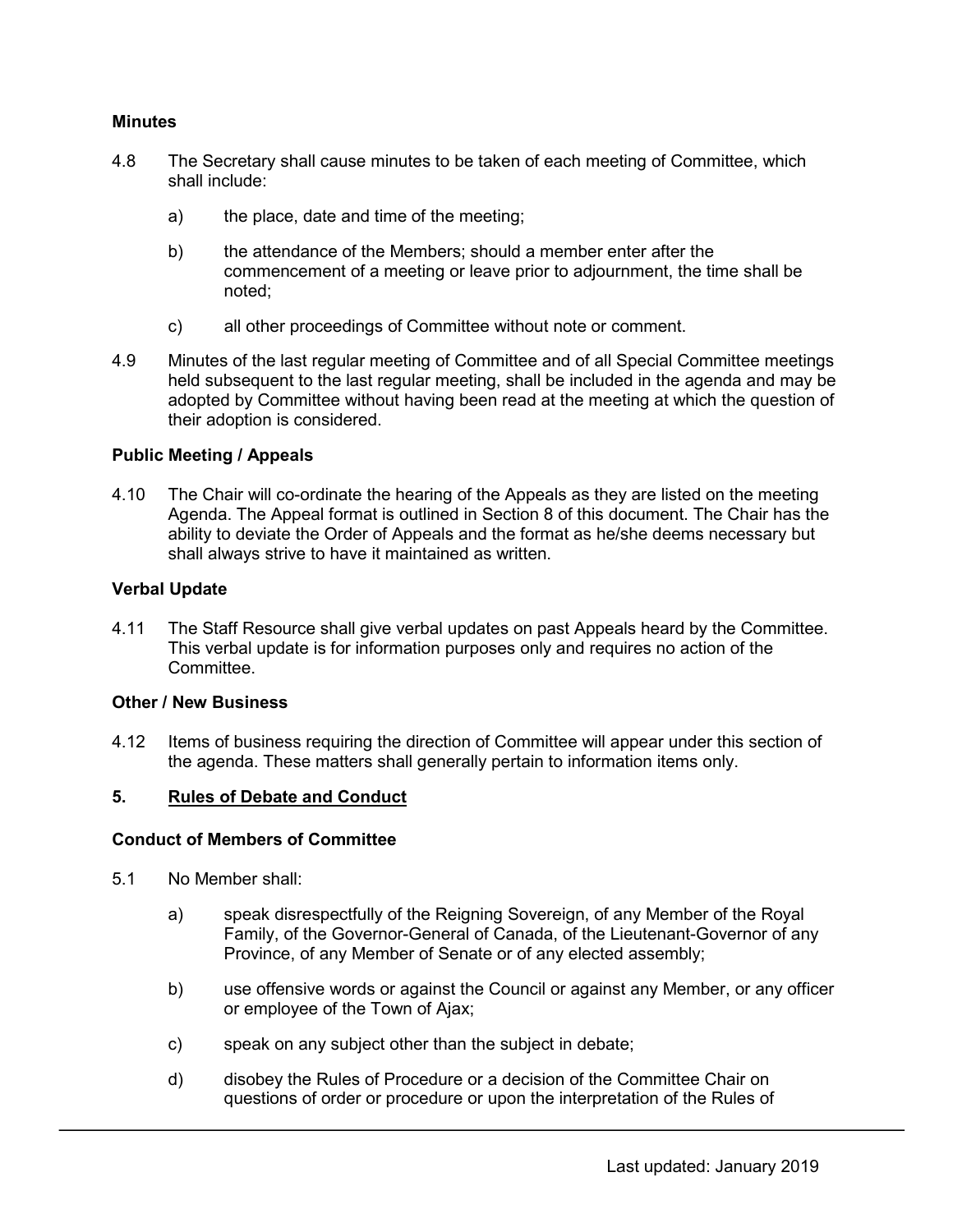Procedure; and in case a Member persists in any such disobedience after having been called to order, the Chair shall forthwith order him or her to vacate the Chamber in which the meeting is being held, but if the Member apologizes he or she may, by majority vote of the Members of Committee, be permitted to retake his or her seat;

e) speak in a manner that is discriminatory in nature based on an individual's race, ancestry, place of origin, ethnic origin, citizenship, creed, gender, sexual orientation, age, colour, marital status, family status, or disability.

#### **Rules of Debate**

- 5.2 The Chair shall preserve order and decorum and decide questions of order subject to an appeal to the Committee by any Member.
- 5.3 When two or more Members desire to speak, the Chair shall designate the Member who has the floor.
- 5.4 No Member shall be deemed to have precedence or seniority over any other Member.
- 5.5 Before speaking to a question or motion, a Member shall be acknowledged by the Chair and shall address the Chair.
- 5.6 When a Member is speaking, no other Member shall pass between that Member and the Chair or interrupt that Member except to raise a point of order.
- 5.7 A Member may require the question or motion under discussion to be read at any time during the debate but not so as to interrupt a Member who is speaking.
- 5.8 No Member, without leave of the Committee, shall speak to the same question, or reply, for longer than five minutes.
- 5.9 A Member may ask a question for the purpose of obtaining information relating to the matter under discussion and such question shall be stated concisely and asked only through the Chair.
- 5.10 When a Member has been recognized as the next speaker, before speaking the Member may ask a question of or through the Chair on the matter under discussion for the purpose of obtaining information, following which the Member may speak.

#### **Points of Order**

- 5.11 When a Member desires to call attention to a violation of the rules of procedure, the Member shall ask leave of the Chair to raise a point of order, and after leave is granted, shall state the point of order to the Chair succinctly and the Chair shall then decide upon the point of order and advise the Members of his/her decision.
- 5.12 Unless a Member immediately appeals the Chair's decision to the Committee, the decision of the Chair shall be final.
- 5.13 If a Member appeals to Committee on a point of order, Committee shall hear the reason for the appeal from the appellant and the reason for the decision from the Chair, and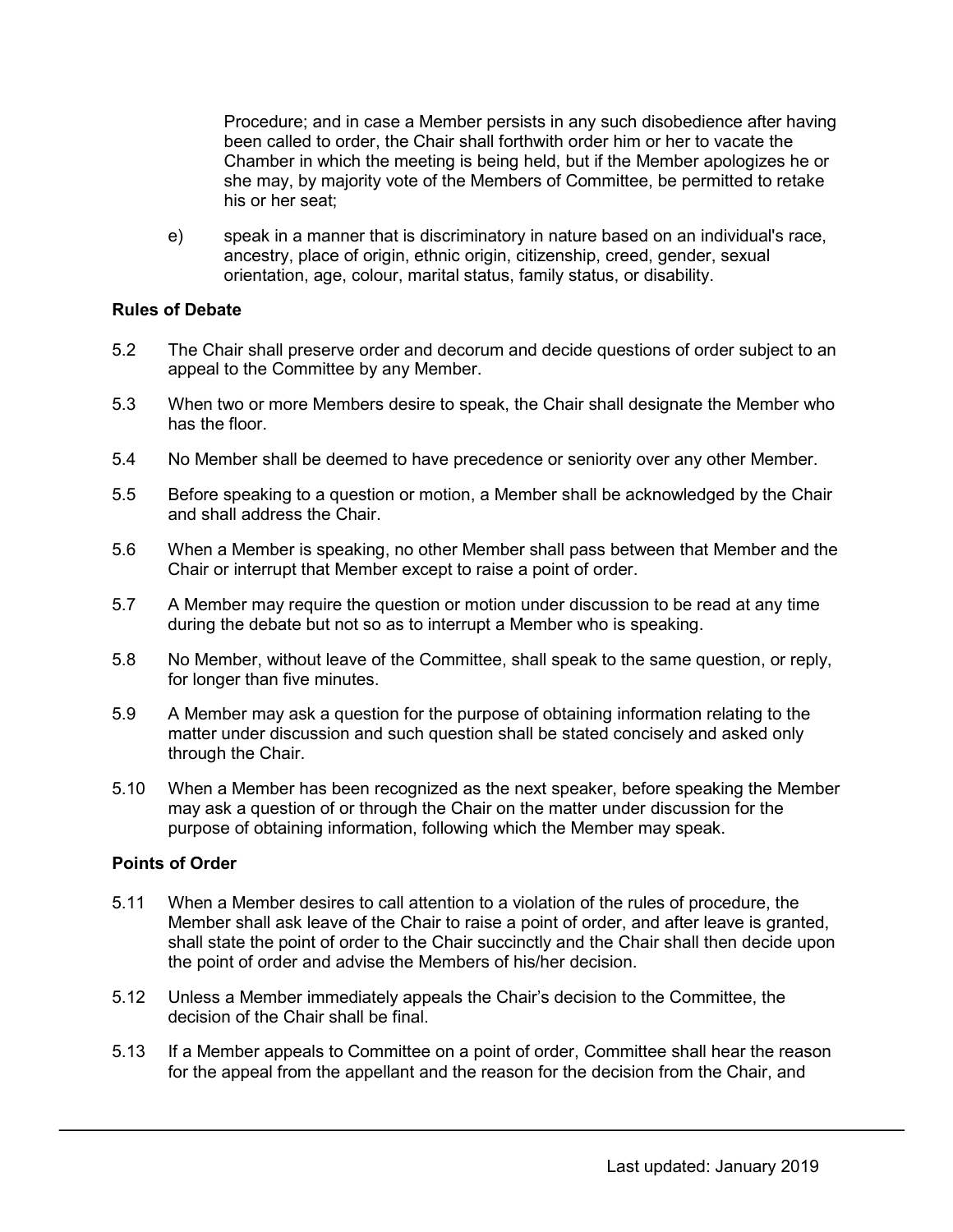shall decide the question without debate. The decision of Committee under this section shall be final.

#### **6. Motions**

- 6.1 A motion presented in Committee need not be in writing nor require a seconder.
- 6.2 When a motion is presented in Committee, it shall be stated by the Chair/Member before debate.
- 6.3 After a motion is stated by the Chair/Member it shall be deemed to be in possession of Committee, but may with permission of the mover, be withdrawn at any time before decision or amendment.
- 6.4 A motion in respect of a matter which is beyond the jurisdiction of Committee shall not be in order.
- 6.5 A motion properly before Committee for decision must receive disposition before any other motion can be received.

#### **7. Voting**

- 7.1 Every Member present at a meeting when a question is put shall vote thereon unless disqualified to vote on the question. All votes shall be by show of hands except where a recorded vote is requested by any Member.
- 7.2 If a Member does not vote when a question is put, he or she shall be deemed to have voted in the negative, except where the Member is disqualified from voting.
- 7.3 A Member not in their seat when the question is called by the Chair is not entitled to vote on that question.
- 7.4 Immediately preceding the taking of the vote, the Chair shall state the question in the form introduced.
- 7.5 The Chair shall announce the result of every vote.
- 7.6 If a Member disagrees with the announcement of the Chair that a question is carried or defeated, he/she may immediately after the declaration by the Chair, state their objection to the declaration and request that a recorded vote be taken on the question.

#### **Recorded Vote**

7.7 When a recorded vote is requested by a Member, or is otherwise required, the Secretary shall record the name and vote of every Member, on the question commencing with the Member who made the request and then all other Members, alphabetically, until all Members have voted. The Chair shall vote last.

#### **Tied Vote**

7.8 Any question on which there is an equality of votes shall be deemed to have been decided in the negative.